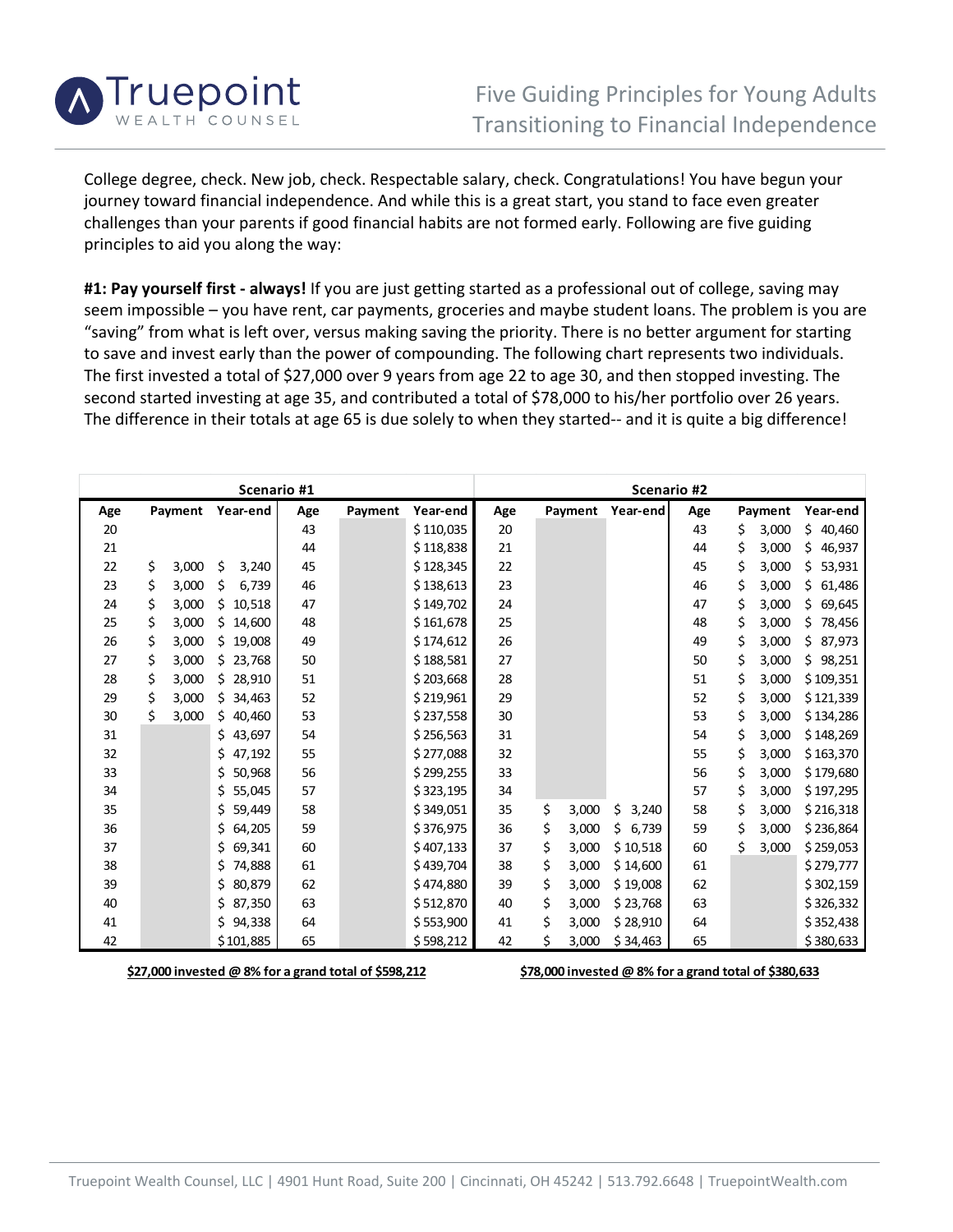

Ways to pay yourself first:

- Create an **emergency fund**. It is important to be prepared for the "just in case" aspects of life. We recommend creating a savings account that accrues for an unexpected expense such as a car or home repair, or a needed medical expense for you, your child or pet. This account may also be needed if you are faced with being laid off. Instead of racking up credit card bills, it is important to have money set aside to cover your living expenses. We recommend having enough to hold you over for at least 6‐12 months.
- If you think it is too early to be putting aside for retirement think again. As company pensions and Social Security are becoming less of a certainty, the bulk of retirement savings will be your responsibility. **Contributing to your company's 401(k) and starting a ROTH IRA are two of the smartest moves a young adult can make**. These accounts allow your investments to grow tax‐ deferred and tax‐free, respectively ‐‐ and again, with the power of compounding, can lead to sizeable future wealth.
- Make the process of saving as painless as possible by setting up automatic deductions from your paycheck. If you don't see in your paycheck to begin with, it is much easier to live without it.

**#2: Set goals –** Whether you are dealing with an existing situation such as paying off student debt, or aspiring toward something in the future like buying a home, get in the habit of setting goals. Goals are the fundamental building blocks of success ‐‐ not only in finance, but every area of life. Setting and working toward goals will help you maintain control over your destiny. Here are some suggestions:

- **Manage your debt –** Whether it is student loans or excessive credit card bills, set a goal of paying these debts off as soon as possible. Consider how the power of compounding works *for* you in #1, and think about how it works *against* you when it comes to paying interest on debt. If you have a \$1,000 credit card bill charging 18% in interest and you decide to pay only the minimum payment, guess how long it will take you to pay it off? Twenty years! In addition, you will end up paying the credit card company over three times the amount of the original purchase! Debt is not inherently bad. In fact, we all need to take on some form of debt to build a credit history. The key is to not pay unnecessary interest and fees. A few rules of thumb:
	- o Only buy things with a credit card that you can afford to pay back by month's end
	- o Pay your bills! And on time! A poor credit rating can negatively impact not only your ability to qualify for loans, credit cards, or even a job, but can also result in higher interest rates since you will be perceived to be a higher risk – and that will add to your costs
	- $\circ$  Stick to one or two major credit cards with no annual fees and a reward program that aligns with your goals/lifestyle (cash back, miles, travel, etc.)
- **Practice the art of conscious spending** You are in what is called the "accumulation phase" of your financial journey, which means you are building wealth with your hard-earned income. This is an important time to evaluate every purchase -- from an impulse buy at the mall, to large items like computers or a car. Conscious spending simply means you are actively choosing to spend on some things and not on others. Always be willing to ask the following questions as you contemplate a purchase:
	- o Is this a "want" or a "need"?
	- o Can I wait to buy this? Try curbing the impulse for immediate gratification and wait 30 days to see if it is still important to you.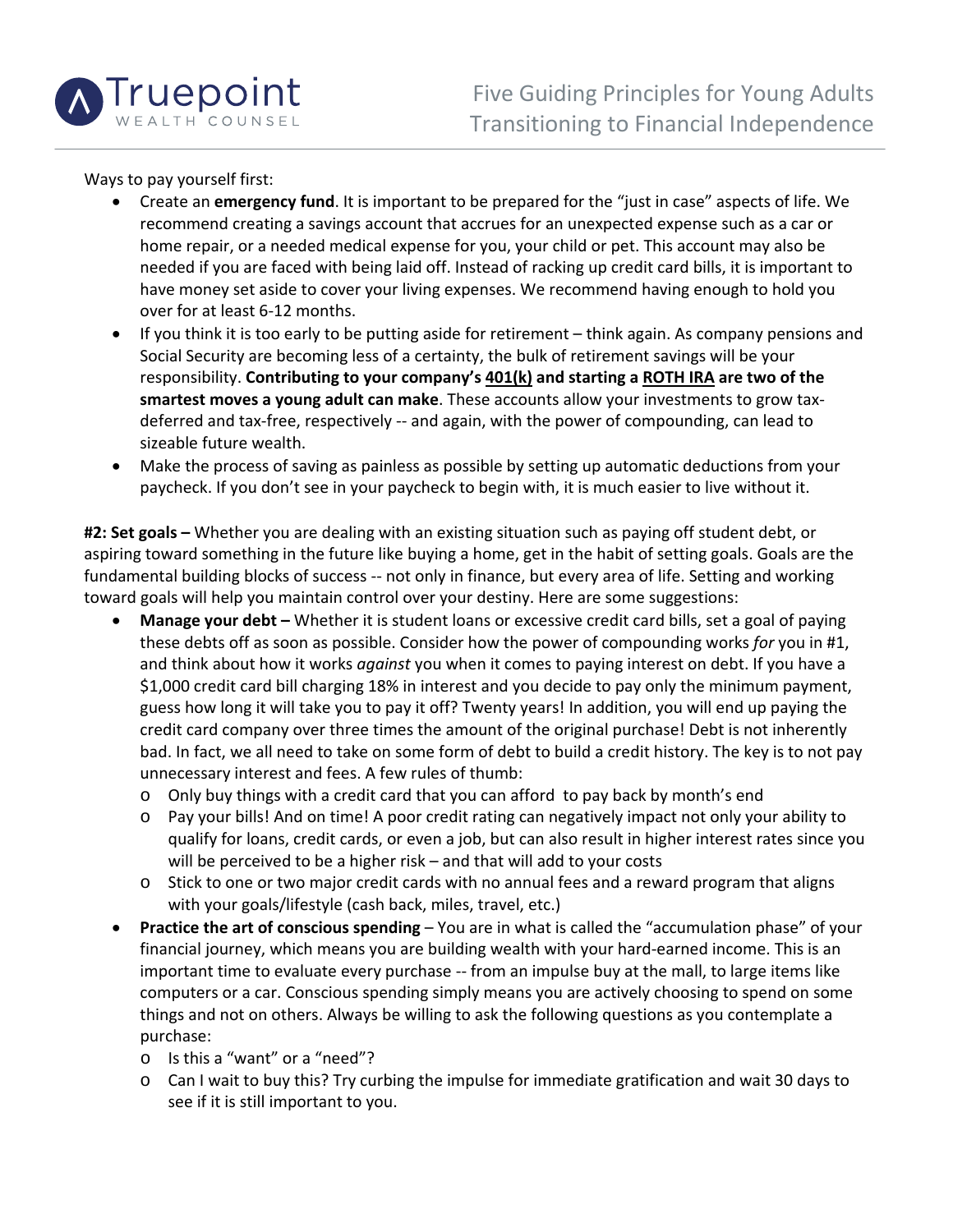

- o If I charge this now, will I be able to pay my credit card bill in full this month? If not, then it would be prudent to save until you can.
- o Is this the best price? Can I wait until it goes on sale or even borrow it?
- $\circ$  Is this part of my bigger plan? Given my financial situation, is it more important to keep my eye on a bigger goal, such as buying a car?
- **Create a budget** While this may be the last thing you want to do, it is all about getting into a habit and can be accomplished in a number of ways:
	- o The **Balanced Money Formula** ‐‐ proposed by Elizabeth Warren and Amelia Tyagi in their book *All Your Worth: The Ultimate Lifetime Money Plan* ‐‐ is based on net income (**after** deductions for taxes, health insurance premiums, and participation in company‐sponsored retirement plans) and calls for spending no more than 50% of your paycheck on "needs." (Keeping the total spent on "needs" below 35% is even better!) Of the remaining amount, at least 20% should be devoted to savings, while up to 30% can be spent on "wants." If you are just starting out, these percentages may not seem realistic (especially if you have student debt to pay down or are saving for a house) -- but they should always be the goal and something you work toward sooner rather than later.
	- o With today's technology, it is easier than ever to create a budget. Websites such as www.ynab.com, www.smartypig.com and www.levelmoney.com help you set goals and create a savings schedule, while providing a simple, real time picture of how you are doing to stay in the black. More importantly, you can see how your everyday decisions tie into achieving your long term goals!
	- o Limit the amount of cash in your wallet and checking account so you are less likely to spend it. Use a debit card which will help you keep track of what you are spending on.
- **Behavior and lifestyle are part of the equation, too!** While the power of compounding interest and investment gains are wonderful things, remember success (professional as well as monetary) still comes from work and discipline. Be strategic in your career, realistic in your expectations (salary versus standard of living) and plan it out (including contingencies).

No matter what your financial circumstances are, take time to set both short term and long term goals that: 1) are attainable, 2) are specific, and 3) have a deadline.

**#3: Educate yourself and be vigilant** – Life is an on‐going learning journey. Your career will give you "hands on" experience, and hopefully you will find a mentor. Likewise, from a personal standpoint, to be financially successful, you should learn more about how other people have achieved their financial goals. Read, seek advice and take action, because it will not happen by chance. Investing and budgeting may not be your passions, but you owe it to yourself to have a base level of knowledge around these disciplines.

- Suggested reading:
	- o *The Automatic Millionaire*, by David Bach
	- o *A New Purpose: Redefining Money, Family, Work, Retirement and Success,* by Dan Kadlec
	- o *Lean in: Women, Work and the Will to Lead*, by Sheryl Sandberg
- Helpful websites:
	- o http://www.getrichslowly.org/blog/
	- o http://msmoney.com/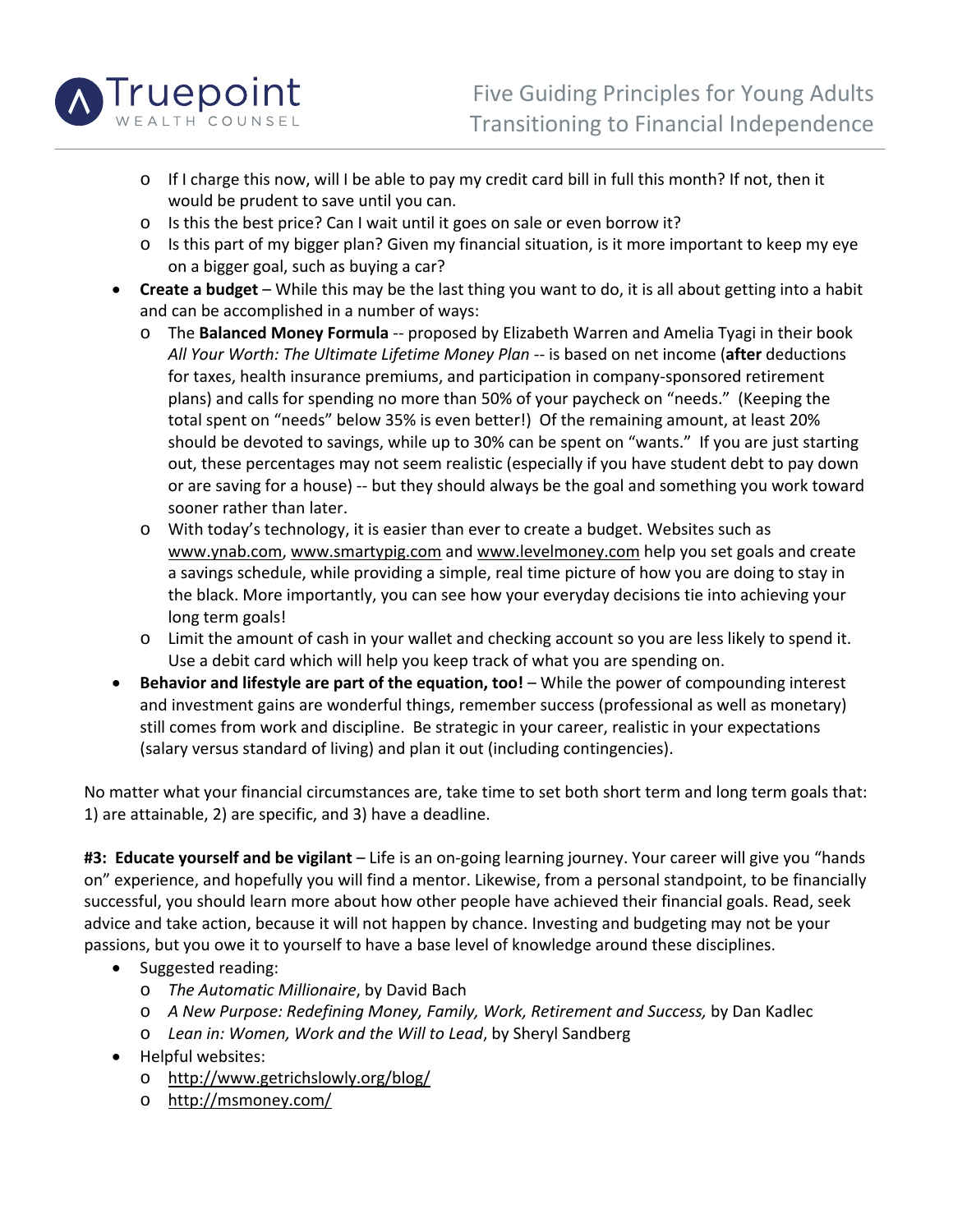

- Be vigilant It is not how much you *make* but how much you *keep* that matters! Pay attention to the following to ensure you don't leave money on the table!
	- **401(k)/HSA/FSA:** Once you begin a new job, you may find your company offers to match some part of what you invest for your retirement. If you don't opt in to a 401(k) plan with a matching provision, you are essentially turning down a raise from your company. Let's say that you make \$50,000/year and your company provides a match on the first 5% of pay contributed. That means that if you are investing 5% of your income for retirement, your company will also contribute 5% ‐‐ basically giving you a \$2,500/year bonus, or in other words, essentially a 5% raise.

Also, if you have the opportunity to put aside money in a Health Savings Account (HSA) or a health care Flexible Spending Account (FSA), be sure to take advantage of it. The money you place in one of these accounts is taken from your paycheck before taxes and can be used to pay your medical expenses. Imagine you spend \$1,000 a year on health care expenses and your average tax rate is 20%. You would be saving yourself \$200 per year. Importantly, HSAs do not have an expiration date, so you can continue to allow these funds to grow tax-free over your career. Think of it as a ROTH IRA dedicated to help cover any medical expenses you may face in retirement. An FSA, on the other hand, also allows pre‐tax funds to be set aside for medical needs, but you must use them within a specified period of time, or lose them – making it important to come up with a good estimate of what your medical expenses will be during that period.

- o **Banking fees/finance charges/credit card interest:** Use *your* bank's ATM machine. Other banks may charge you a fee to use their machine, and you may even be charged by your bank, as well. Withdrawing \$20 and getting hit with \$6 in fees makes little sense. Watch out for minimum balances, overdraft fees and other finance charges ‐‐ like a fee for an incoming wire ‐‐ in your checking account. And pay bills on time to avoid wasteful late charges.
- o **Bundle services (insurance/cable):** One way to save money on insurance and cable services is to package most of your coverage (home, auto, valuables) under one carrier and bundle cable/phone/internet services. But remember, cable/internet should be considered a "want" versus a "need"!
- o **Review, review, review – and don't be afraid to ask for discounts:** Every year, make it a point to review your financial situation (insurance, memberships, and agreements). Are there things you are paying for that are no longer necessary? Did you have an "introductory offer" that has expired? Have interest rates fallen? Don't be afraid to ask for discounts on rent, insurance, cable bills. Or, if you incur a late fee after many months of on-time payments, call and ask (nicely!) if they might be willing to waive the charge. All they can do is say no. Also, make sure your "savings" are being invested. It does not help to funnel the money into an account if it is not going to earn money for you.

**#4: Manage your risks** – Protect your personal assets ‐‐ and your reputation – by being aware of the risks around each and taking the proper precautions.

- **Assets** Car and health insurance are MUST HAVES. Make sure you have enough coverage and the appropriate deductibles. If you are renting, think about content insurance.
- **Estate documents** As an adult, you should have the following planning documents: